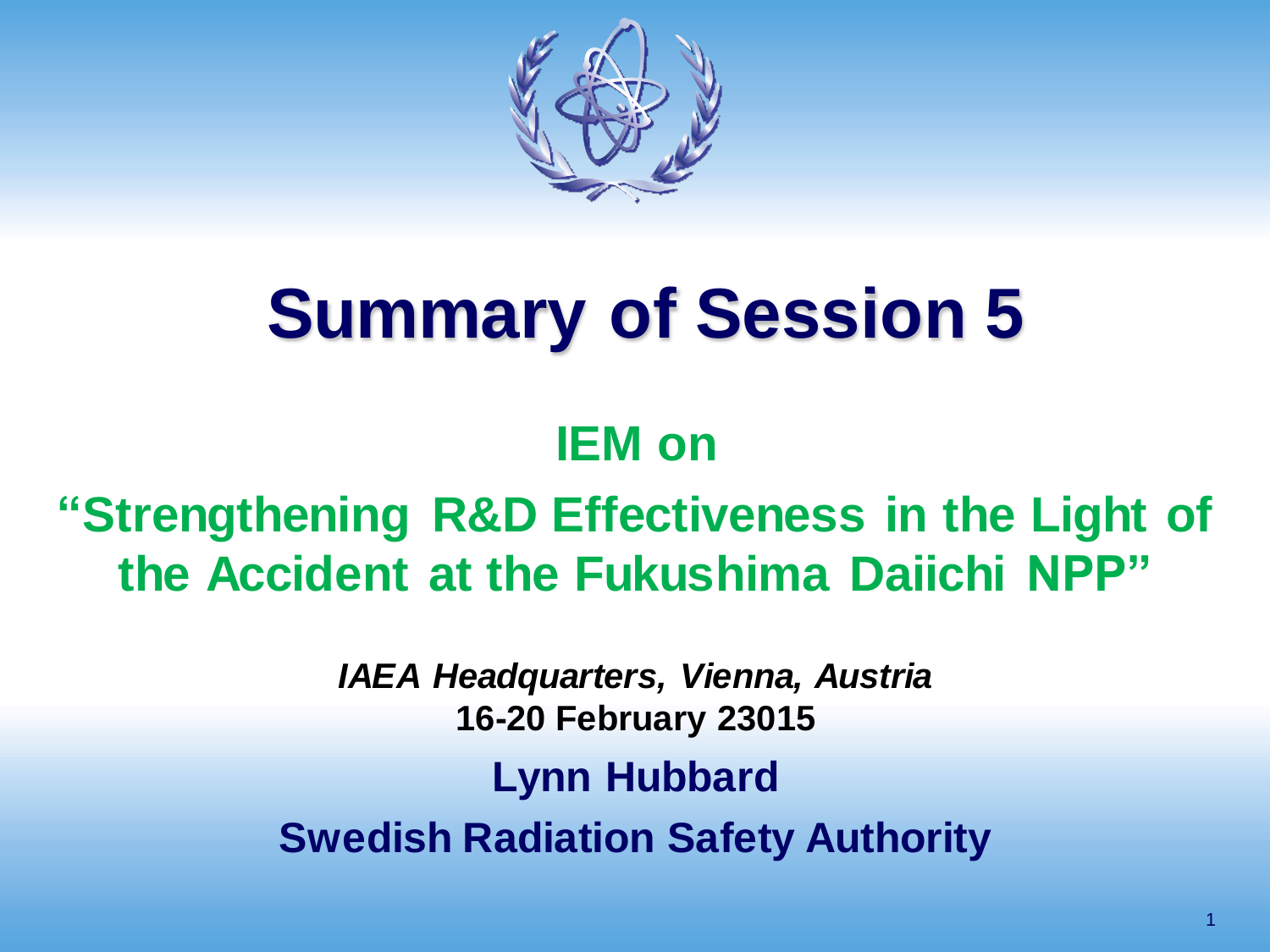### **Session 5 Post-Accident Recovery**

#### **Presentations:**

**Keynote Speech**: *Rebuilding the Strategy for the Decommissioning of the Fukushima Daiichi NPP (Recent Situation of NDF's New Approach)*  Hajimu Yamana (NDF, Japan)

**Invited Speech:** *R&D Activities Related to the Fuel Debris Retrieval From the Fukushima Daiichi NPS*  Takashi Satoh (IRID, Japan)

**Technical Presentation:** *Post-Fukushima Environmental Research Programme Performed Within the Framework of the Franco-Japanese Collaboration*

**Jean-Christophe Gariel (IRSN, France)**

**Technical Presentation:** *Feasibility Study of Pyrochemical Treatment on Fuel debris by Performing Uranium and Zirconium electrochemistry in LiCl-KCl Molten Salt* **Supathorn Phongikaroon (Virginia Commonwealth University, USA)**

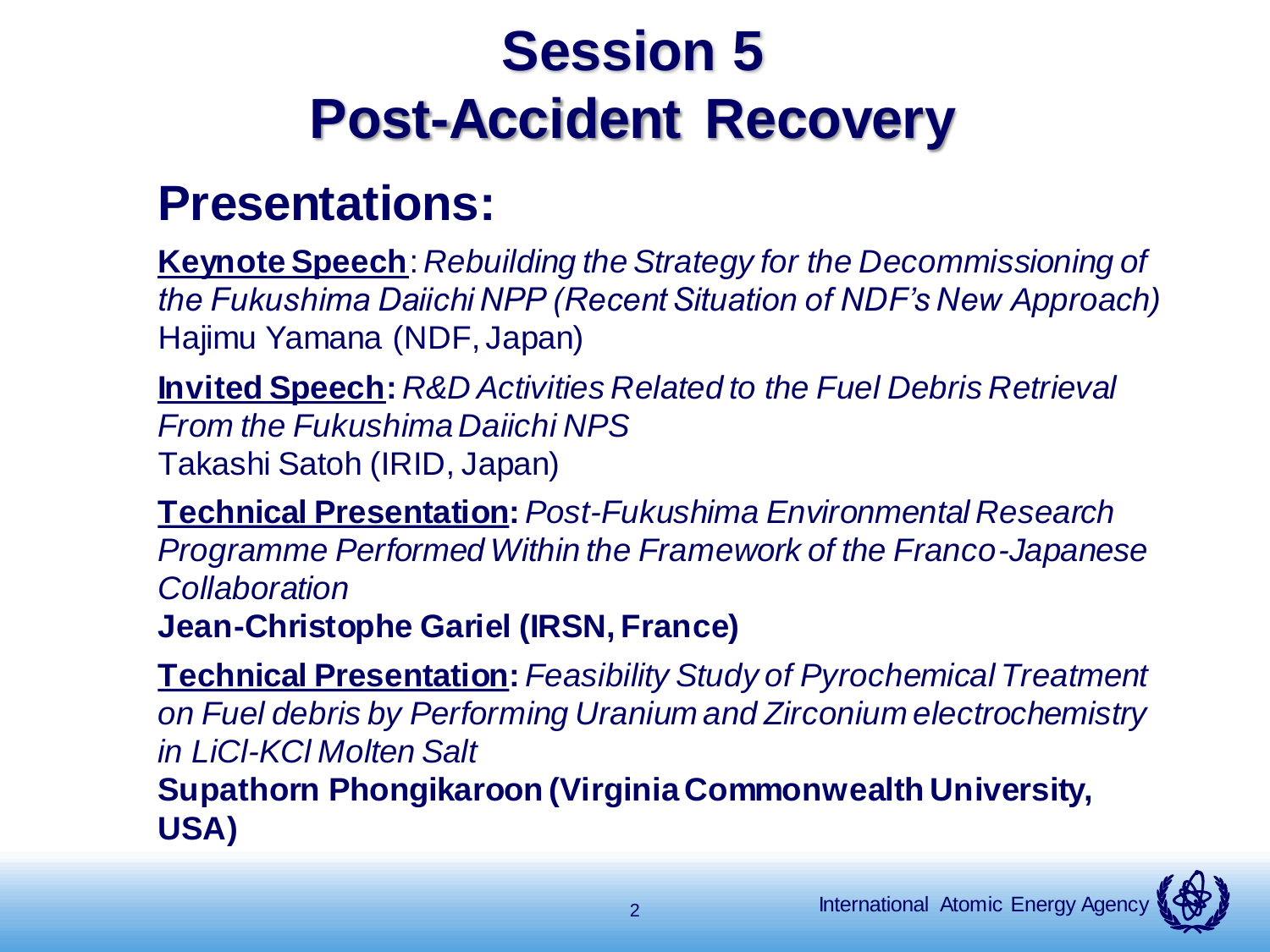*Rebuilding the Strategy for the Decommissioning of the Fukushima Daiichi NPP (Recent Situation of NDF's New Approach)* **Hajimu Yamana (NDF, Japan)**

Decommissioning the Fukushima Daiichi NPP's poses major challenges. Some examples are the difficulty with human access and lack of in-core information – giving huge uncertainties. The new strategy is different from the earlier approach - it is a risk-based approach.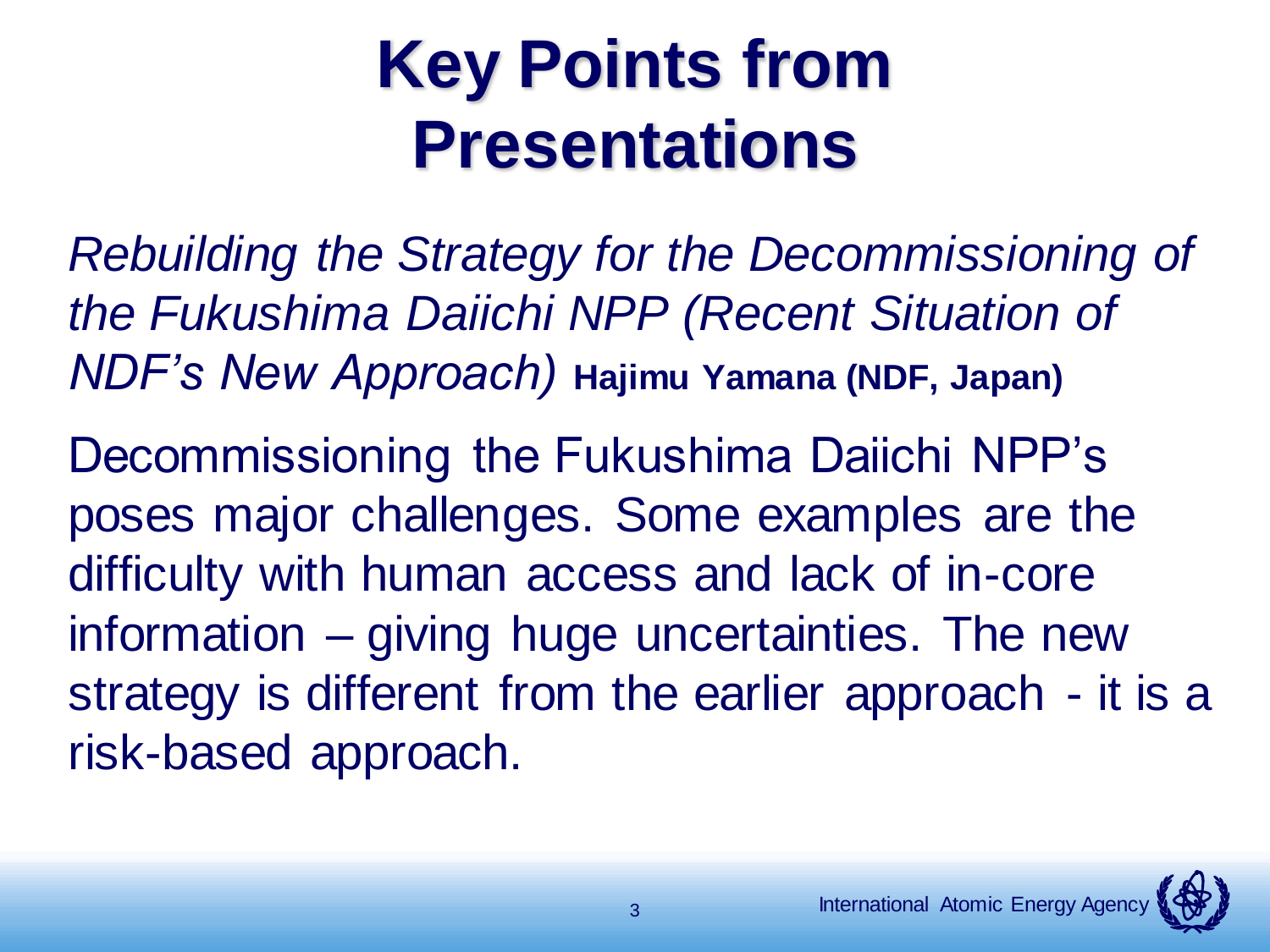# **Key Points from Discussion**

Regarding the possibility of reaching the goal of 2021 for beginning the actual work with decommissioning the Fukushima Daiichi NPPs, and also the meaning of the word "speedy" which is used in the guiding principles, there was discussed:

• Still little information on the situation inside the vessels. At the same time we know that the buildings will decay and become less stable with time. So there is the dilemma of 1) gathering more information in order to make sound decisions, which takes time and therefore involves risks and 2) acting earlier and maybe not having enough information to make good decisions, and the risks associated with that.

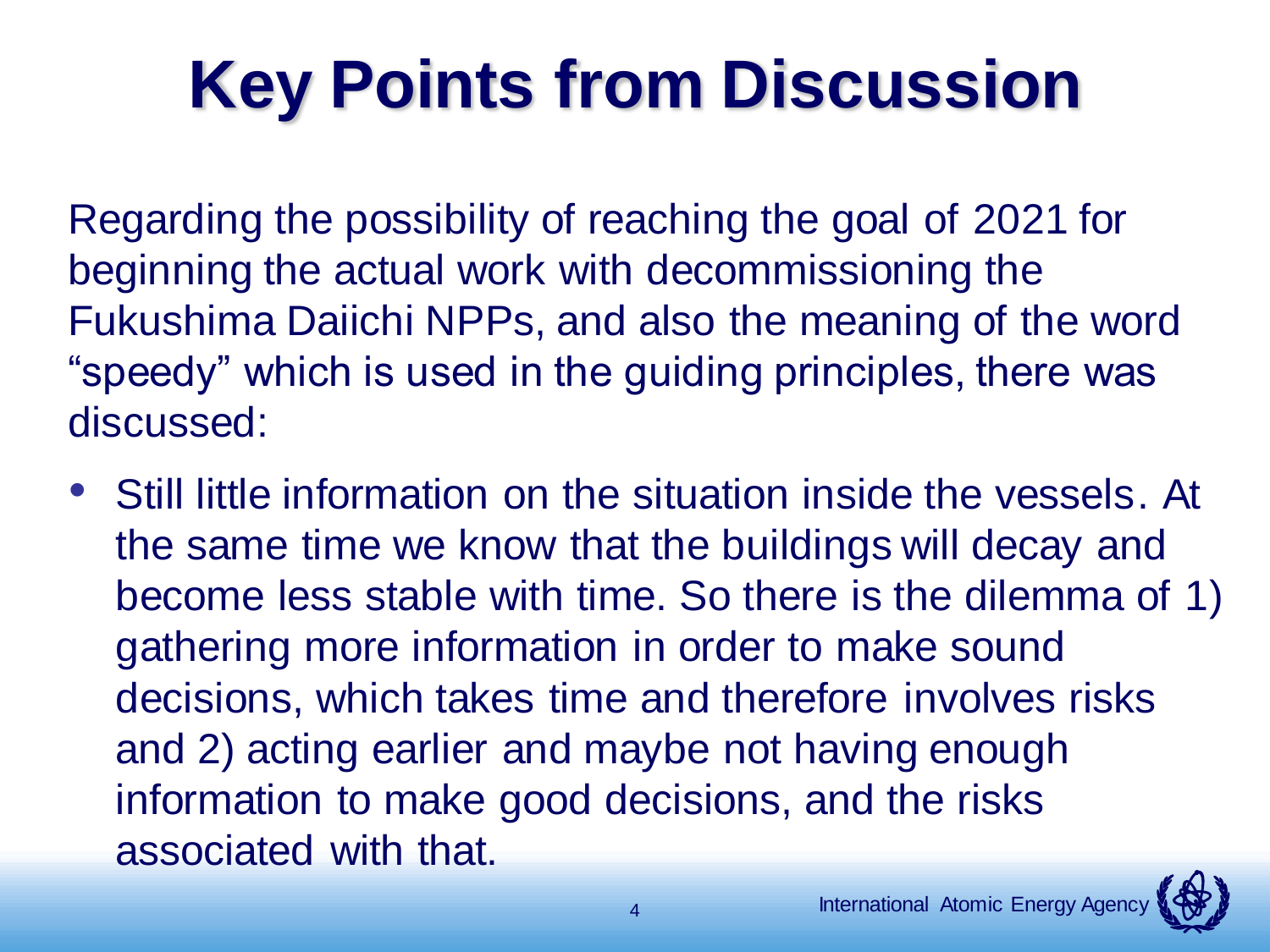*R&D Activities Related to the Fuel Debris Retrieval From the Fukushima Daiichi NPS* **Takashi Satoh (IRID, Japan)**

Retrieving fuel debris from Fukushima Daiichi is expected to be more difficult than TMI-2. It is therefore necessary to gather knowledge and information domestically and internationally for developing an overall strategy for retrieving fuel debris.

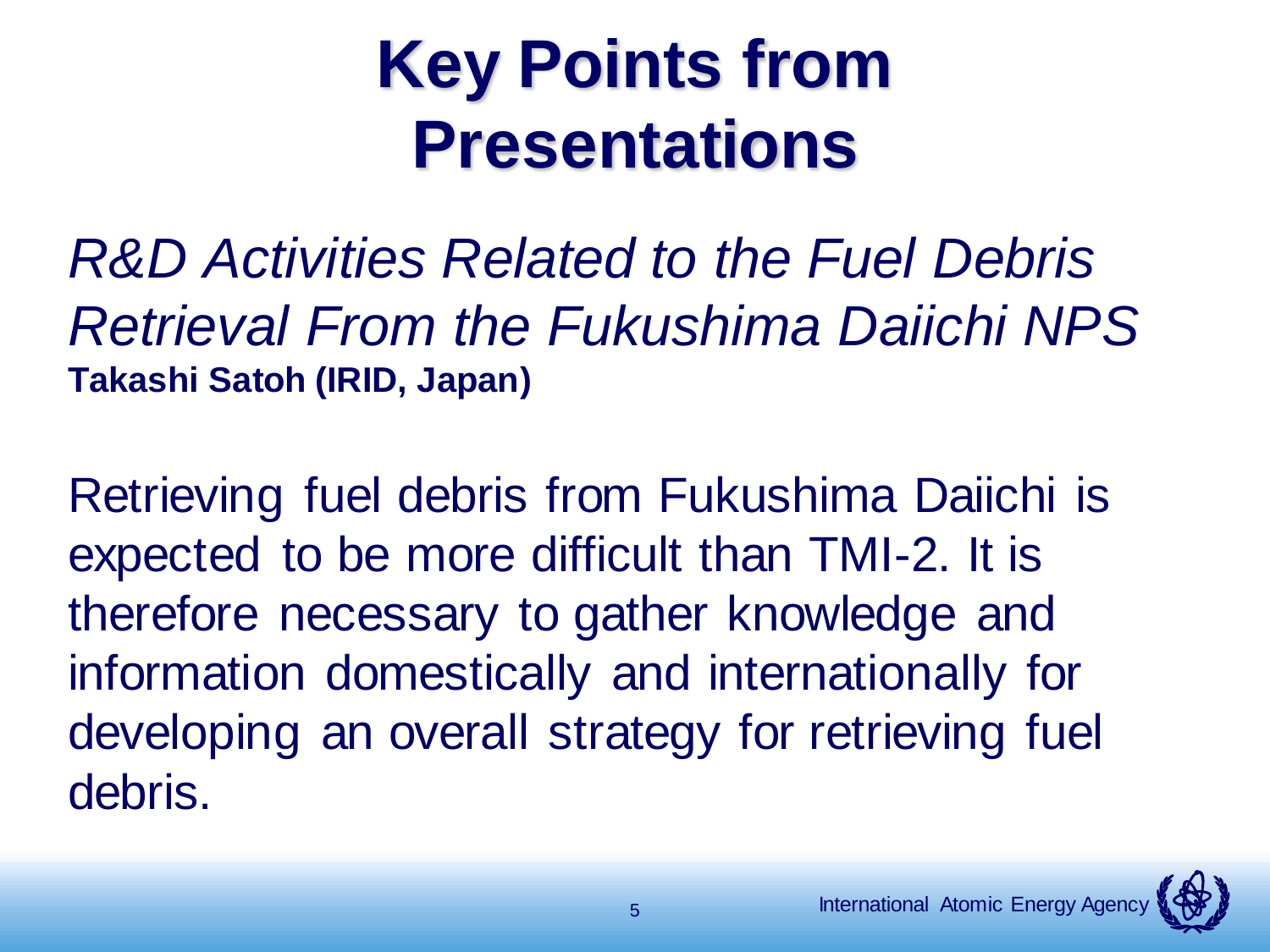*Post-Fukushima Environmental Research Programme Performed Within the Framework of the Franco-Japanese Collaboration* **Jean-Christophe Gariel (IRSN, France)**

Large parts of the environment affected by the discharges from Fukushima were forests and sea. To predict the evolution over time of the contamination in key compartments of the environment, research is being conducted to understand and derive parameters that govern transfers of radionuclides in the environment in Japan.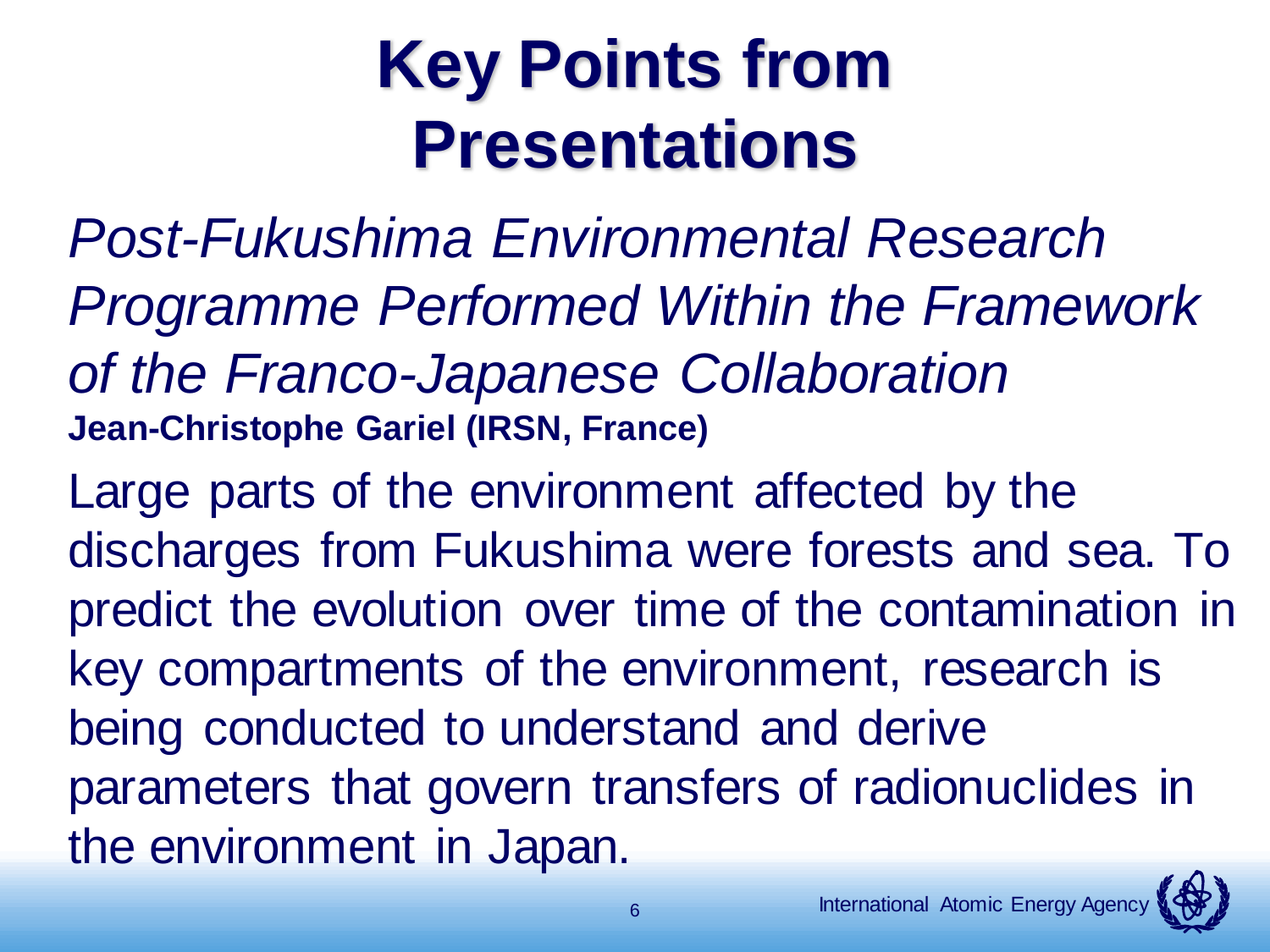### **Key Issues and Areas to be Addressed in Future R&D**

The need for environmental remediation of large areas triggered the research on long term evolution of the contamination in different compartments of the environment like in forests and sea. These are long term studies, to improve knowledge and understanding of radionuclide transfer to the environment and improve the predicting models for emergency and postaccidental situations. Reference to earlier studies provides a starting point.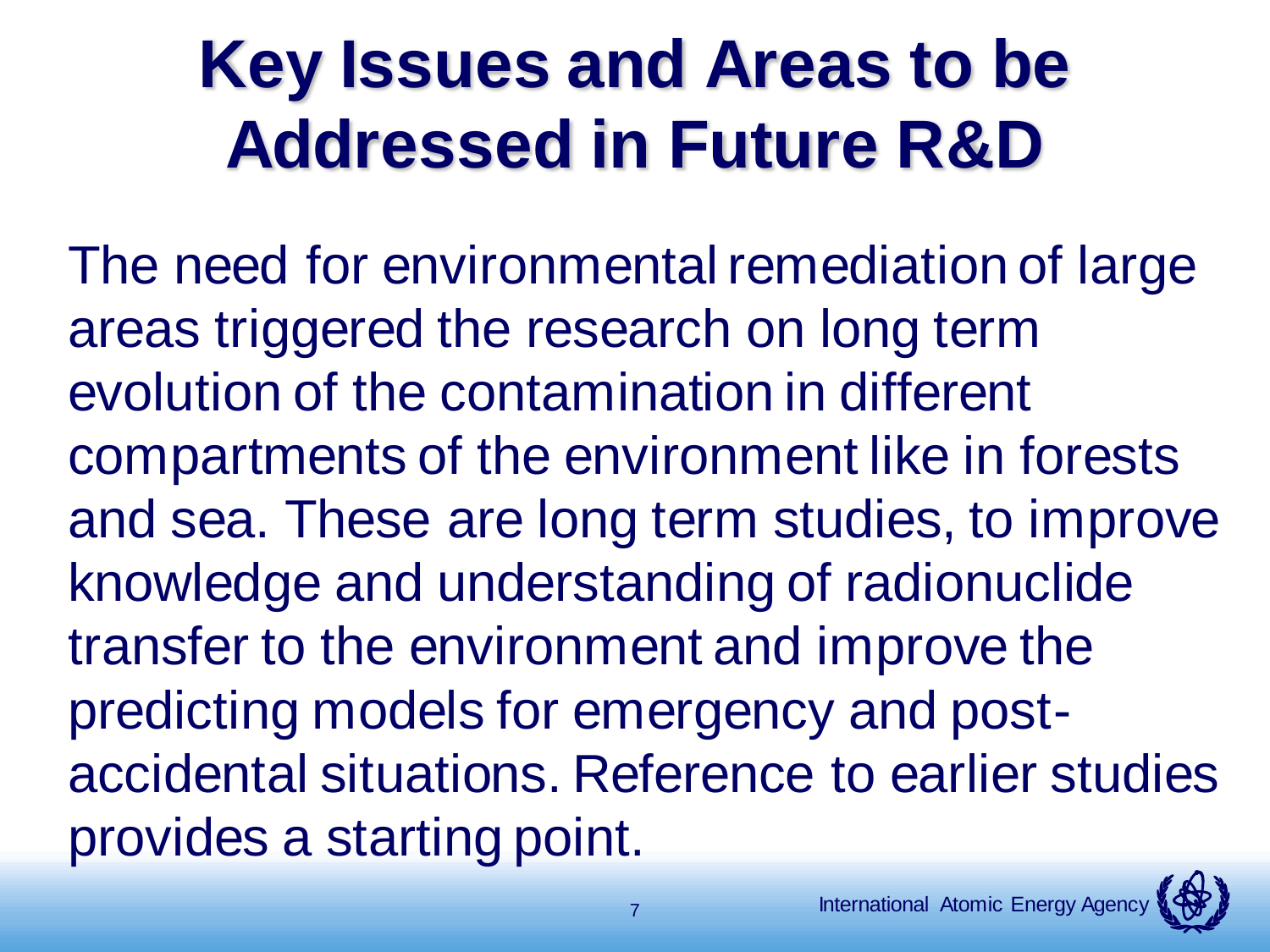## **Key Points from Discussion and Recommendations for Further International Collaborative Work**

#### **Environmental research program within the framework of the Franco-Japanese collaboration**

The European approach to post-accidental management of food and goods was discussed, and that the new management requirements that the EU has adopted could be shared with the Japanese authorities. The EU programmes are based on years of research in the aftermath of the Chernobyl accident and the Japanese may be able to benefit from these findings. Particular programs of interest such as the French CODIRPA and the EU FP7 PREPARE project (post-accident and contaminated goods management)

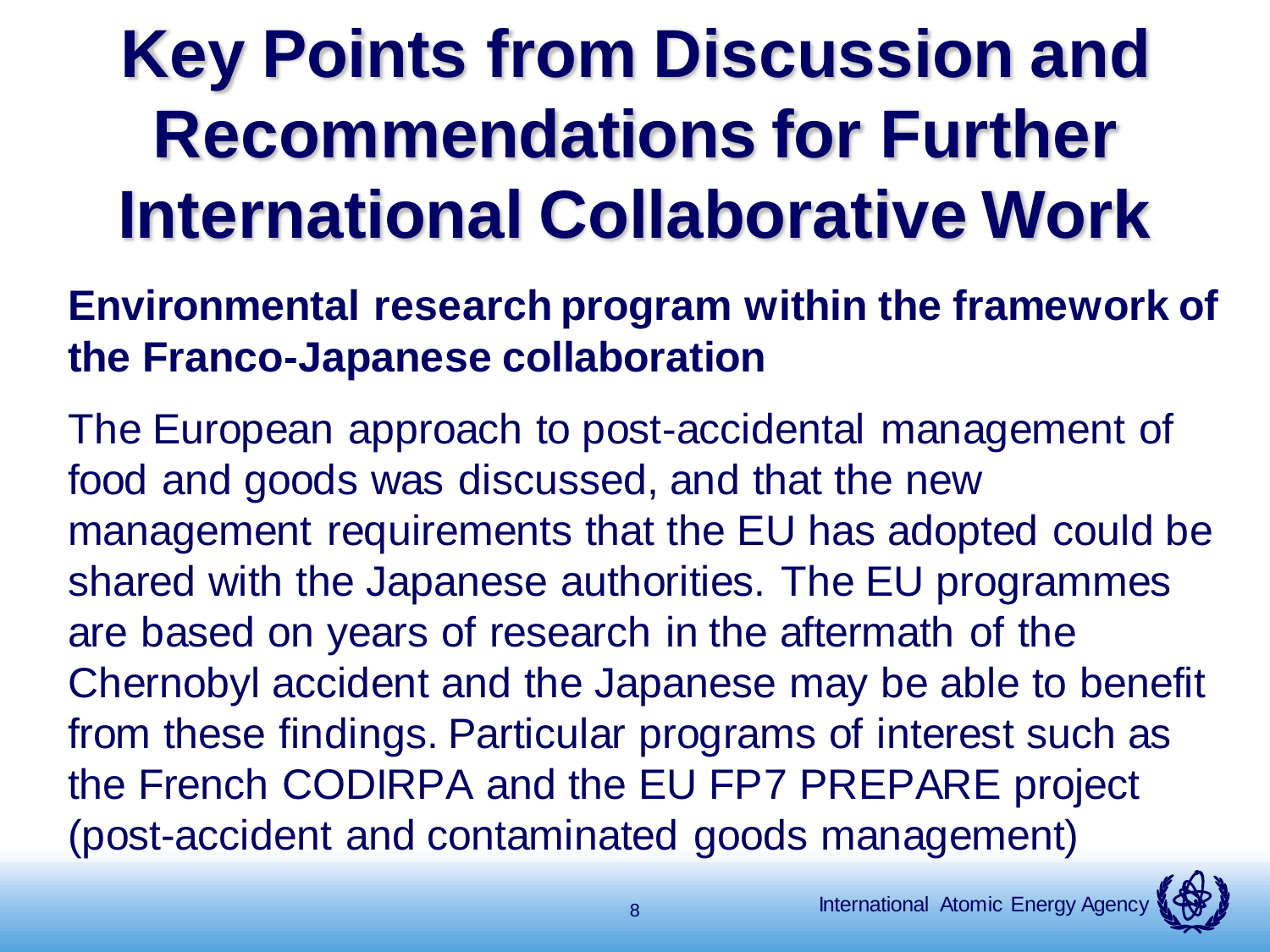*Feasibility Study of Pyrochemical Treatment on Fuel debris by Performing Uranium and Zirconium electrochemistry in LiCl-KCl Molten Salt*

**Supathorn Phongikaroon (Virginia Commonwealth University, USA)**

Fundamental studies using electrochemistry are being conducted to determine the feasibility of treating the fuel debris for toxicity reduction and efficient separation of U and Zr, mitigating its effects.

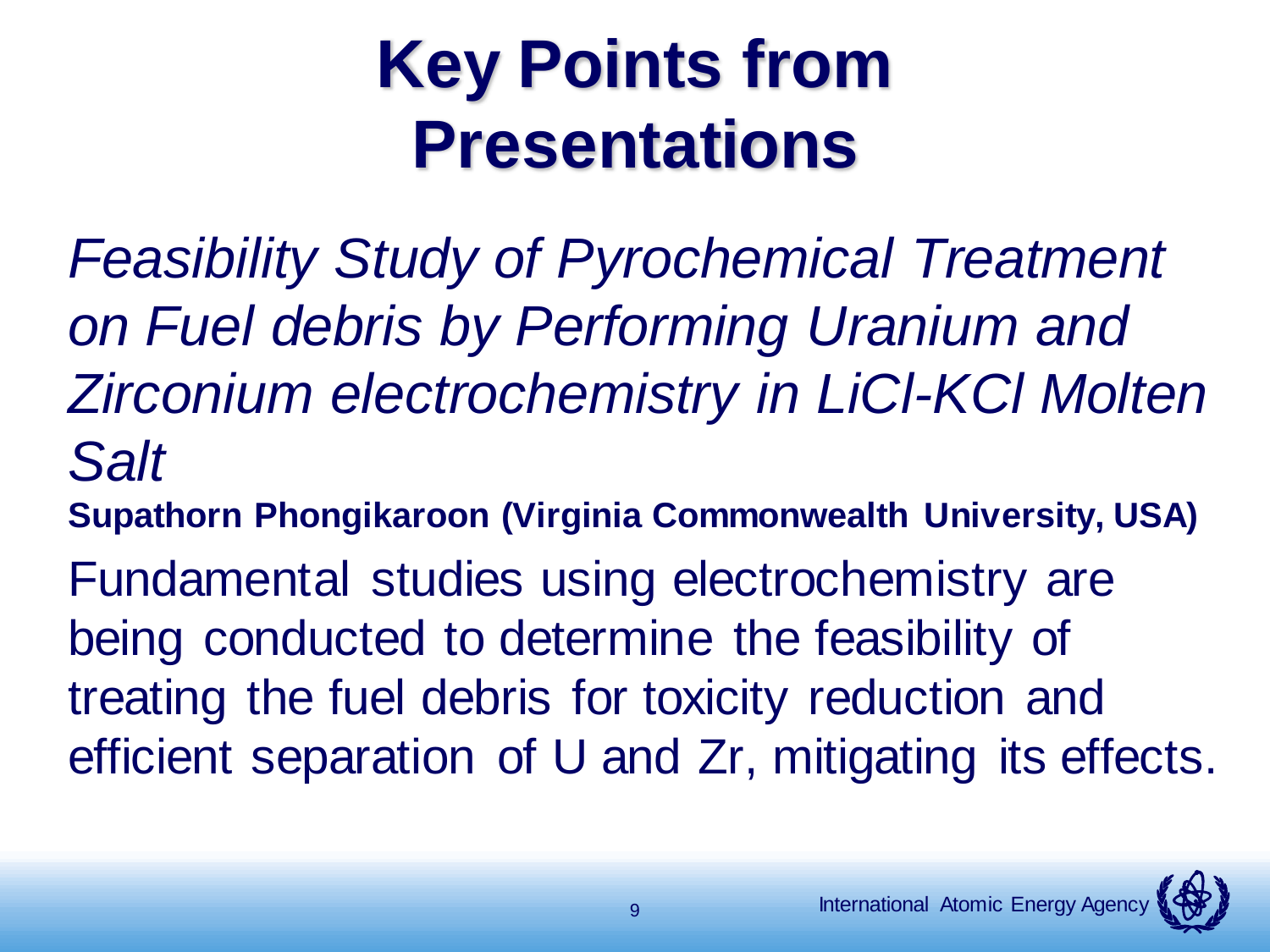### **Key Points from Discussion and Key Issues and Areas to be Addressed in Future R&D**

Decommissioning of damaged reactors and removal of spent fuel and fuel debris requires innovative engineering approaches, methods and equipment that operate under extreme and severe conditions. R&D on fuel debris includes development of technologies for fuel debris detecting, removal, packaging, transfer and storing. Another direction of R&D is related to pyrochemical treatment of fuel debris for toxicity reduction and efficient separation of U and Zr.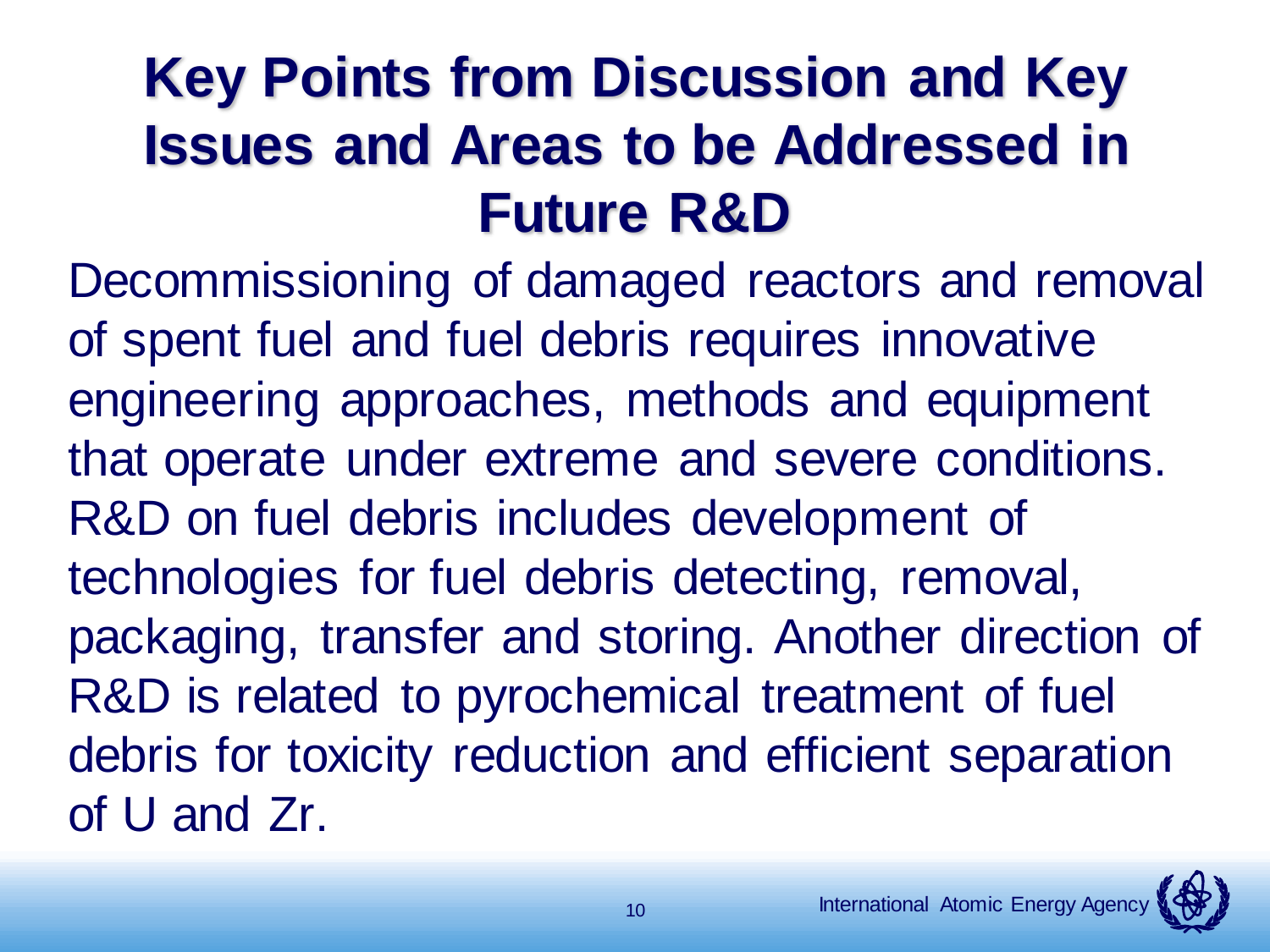### **Session 5 Post-Accident Recovery**

#### **Related Posters**

Toru Kitagaki (JAEA Japan): *Research approach of MCCI Products Characterization for Debris removal*

Masahide Takano (JAEA Japan): *Preparation and Caracterization of Simulated Fuel Debris Specific to the Fukushima Accident*

Seiji Takeda (JAEA, Japan): *Establishing Criteria for Reuse of Disaster Wastes Contaminated by the Fukushima Daiichi NPP Accident*

Voytech Brynych (UJV Rez, a.s., Czech Republic): *Design of Treatment Procedure for Reprocessing of Large Volume of Highly Radioactive Liquid Waste After Severe Accident on VVER Reactor*

Martin Listjak (VUJE, Inc., Slovakia): *Treatment and Radiological Characterisation of Contaminated Soil at NPP A1 Slovakia*

Leanid Maskalchuk (National Academy of Sciences, Belarus): *Radioactive Contamination of Japanese Soils and Possible ways of their Rehabilitation*

Terry Hamilton (LLNL, USA): *Time Evolution of Radiological Conditions in the Marshall Islands: Experiences and Lessons Learned in Relation to Fukushima*

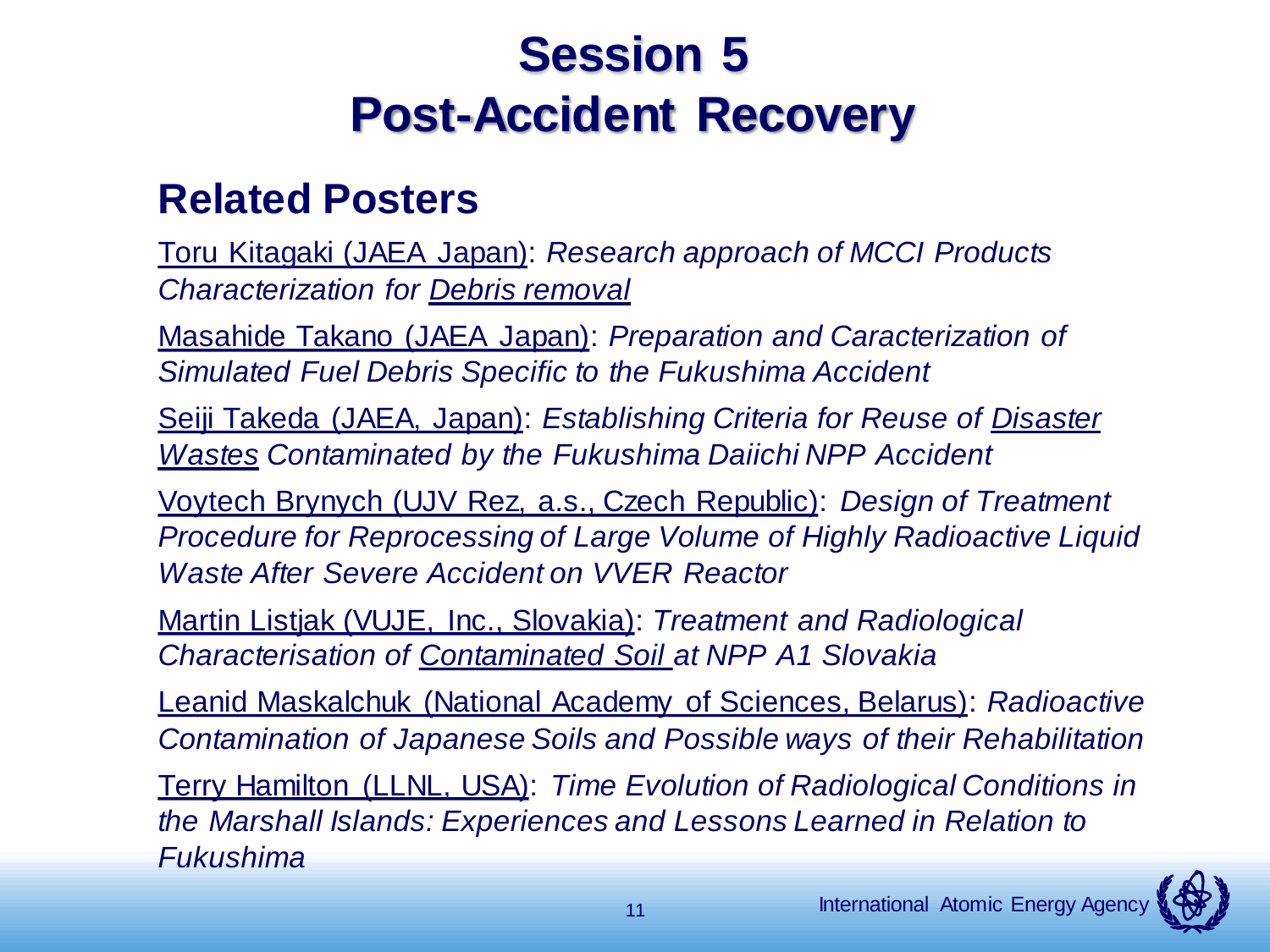### **Key Points from Posters**

- Research initiatives that have been presented in posters addressed issues related to the mitigation and possible reuse of contaminated disaster wastes and soils and processing of large volumes of highly contaminated liquid waste.
- The Fukushima Daichi accident demonstrated that having an apparatus prepared for treatment of contaminated waters that are generated during a severe accident mitigation is a robust preparation technique. Therefore UJV in cooperation with Slovenske elektrarne power plant has started to review the concept and design of radioactive water treatment apparatus, which started development in the aftermath of Chernobyl accident, and will be including new experiences and requirements based on the Fukushima accident.

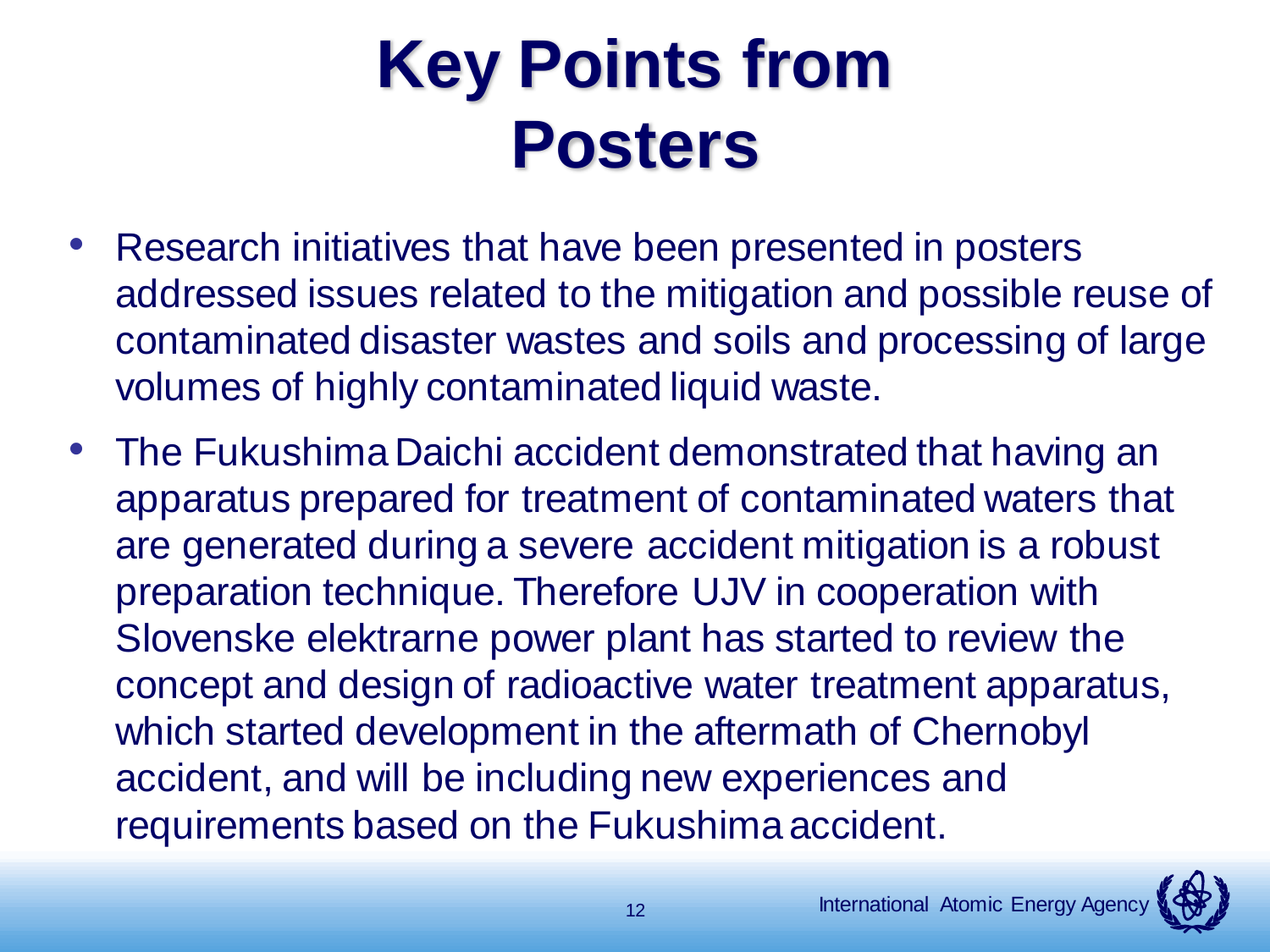### **Key Points from Posters**

The Marshall Islands experience teaches us that nuclear events and accidents can extend far beyond the hard facts of radiation. Recover can only be achieved on the premise of building public trust and developing a strong foundation in basic science. Remediation and resettlement support activities should be conducted in combination with public radiological monitoring programs, and providing open access to data and information. Changing and inconsistent cleanup standards and levels of authority across different U.S. agencies have tended to hinder resettlement efforts in the Marshall Islands but we are moving closer to a successful outcome.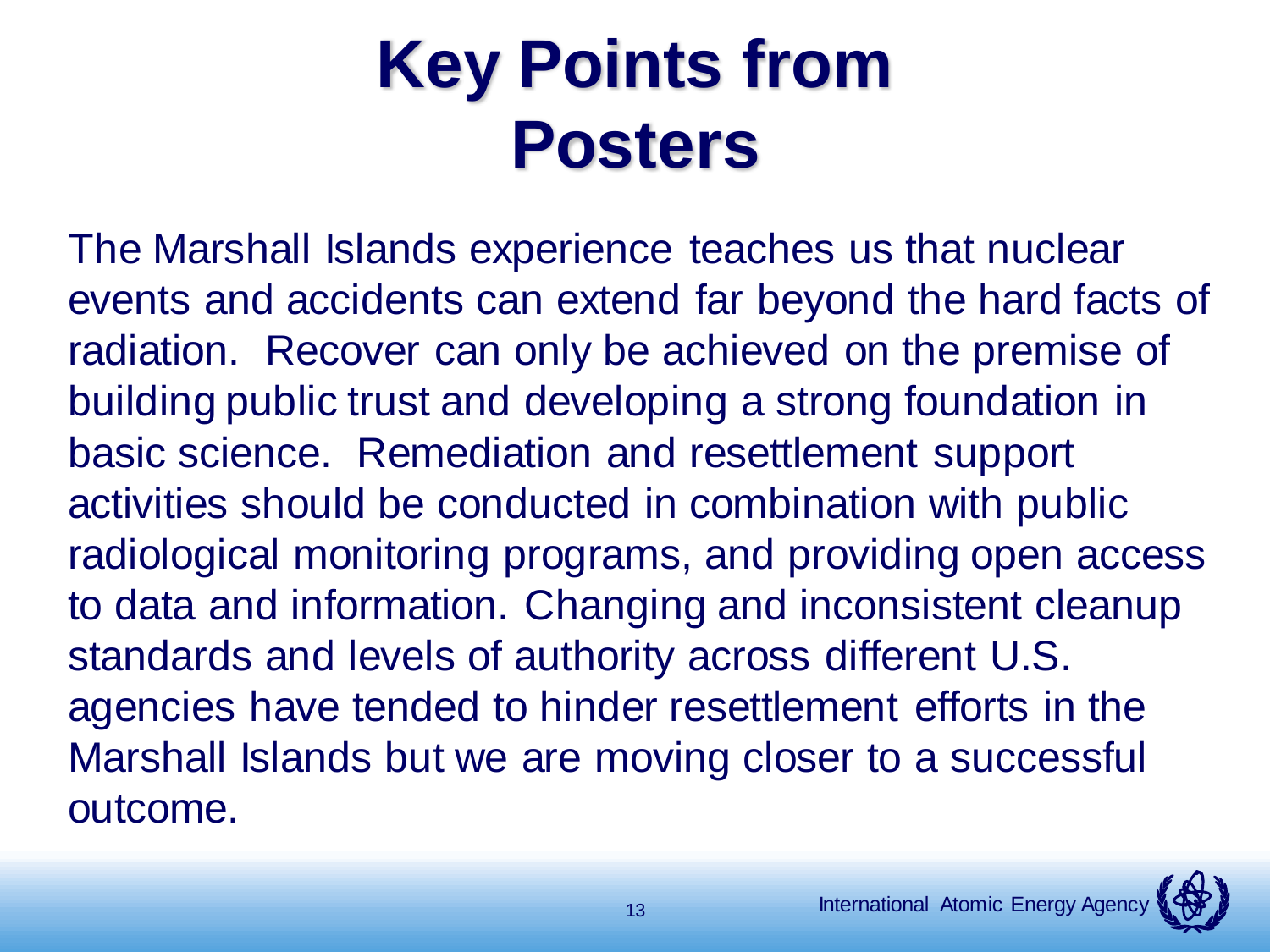## **Lessons Learned with regard to Session Topic**

Most of the research areas in post-accident recovery that have been presented are very challenging and require long time periods for investigation and development. They are also resource intensive and require knowledge and expertise from different areas. Collaboration and regular exchange of information and knowledge is therefore important for the success of this R&D work.